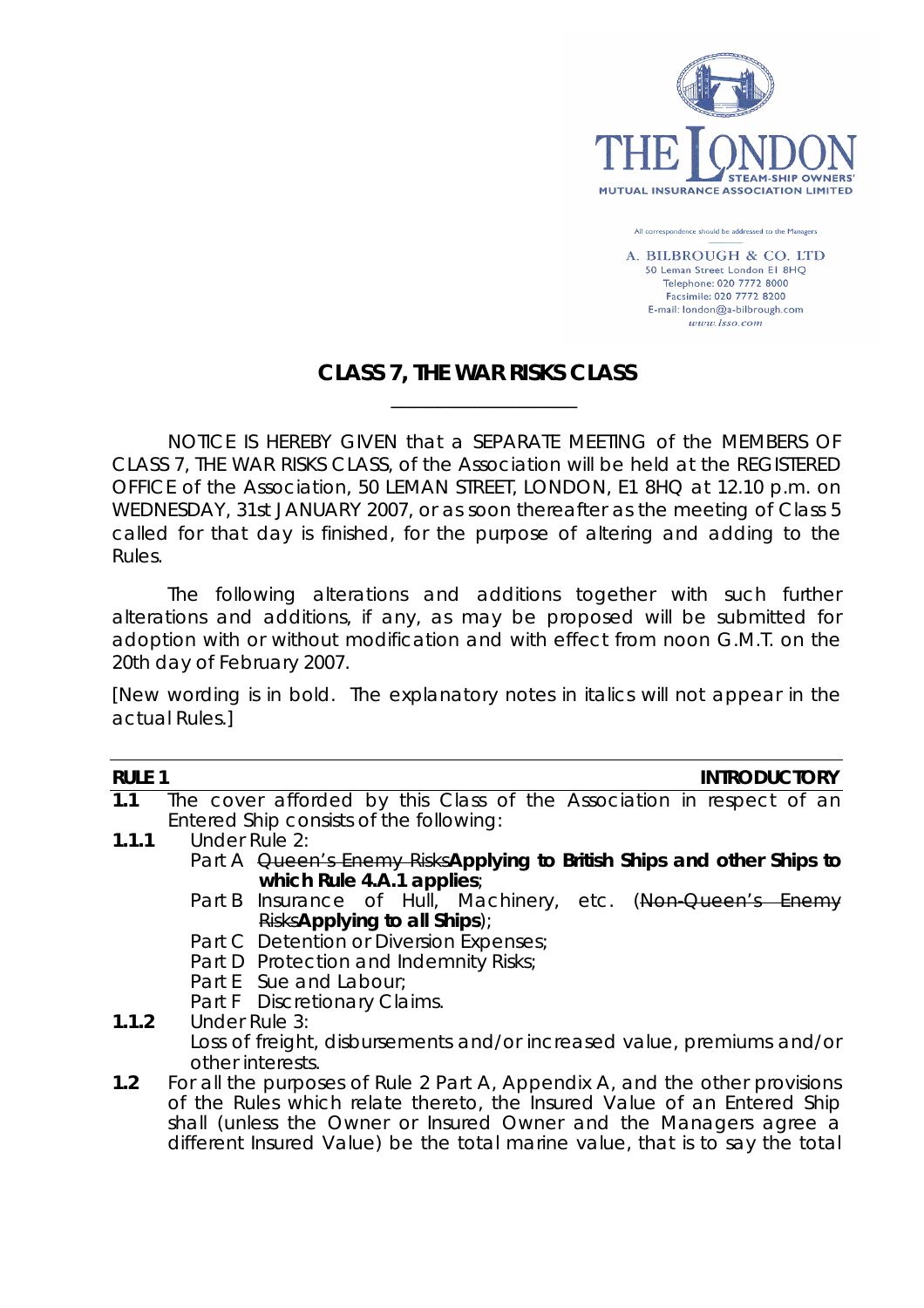sum for which she is insured for total loss under marine policies, unless, and for as long as, any of the provisions of Rule 11 shall apply.

- **1.3** For all the purposes of Rule 2 Parts B, C, D, E and F, and the other provisions of the Rules which relate thereto, the value for which an Entered Ship is insured by this Class of the Association is the amount for which she is insured for total loss in respect of her hull, machinery, materials and all other parts and equipment thereof, which is agreed between the Insured Owner and the Association and which is set out in the Certificate of Entry. Where only a part or percentage of such Insured Value is to be insured by this Class of the Association, that part or percentage shall be stated as such in the Certificate of Entry.
- **1.4** For all the purposes of Rule 3, Appendix C, and the other provisions of the Rules which relate thereto, the Sum Insured shall be the sum insured for the corresponding risk or risks under the Entered Ship's marine policies, which is agreed between the Insured Owner and the Managers and which is set out in the Certificate of Entry. PROVIDED ALWAYS that:
- **1.4.1** the sum to be insured under each category of Rule 3 risk shall be specified in any application for insurance;
- **1.4.2** in no case shall the total Sum Insured for Rule 3 risks exceed 50 per cent of the Insured Value as provided for in Rule 1.3.
- **1.5** Subject to Rule 1.5.1, the risks insured by this Class of the Association are only such risks as are set out in Rules 2 and 3.
- **1.5.1** The Managers may in any particular case agree in writing with an Insured Owner that the risks insured and/or the cover for his ship shall be modified so that the risks are and/or the cover is less but never more extensive than is provided for in these Rules.
- **1.6** The risks specified in Rules 2 and 3 are always subject to the warranties, conditions, exceptions, limitations and other terms set out in Rule 4 and elsewhere in these Rules.
- **1.7** The cover afforded by this Class of the Association is subject to the provisions relating to the service of a General Premium Notice set out in Rule 5. Such Rule provides for the modification or termination of cover upon the service of a General Premium Notice. Appendix A contains provisions as regards the assessment and payment of Contributions and Q.E.R. Premiums following the service of a General Premium Notice and also provisions for the reinstatement of cover.
- **1.8** Rule 2 Part A (the Queen's Enemy Risks) and Rule 2 Part B (insurance of hull, machinery, etc. (non-Queen's Enemy Risks) incorporate the terms as to the measure of indemnity or otherwise affecting the recoverability of losses which are set out in Appendix B.
- **1.9** Rule 3 (freight, disbursements and/or increased value, premiums and/or other interests) incorporates similar terms as to the recoverability of losses which are set out in Appendix C.
- **1.10** An Insured Owner is only insured against losses, liabilities, costs or expenses which arise out of events occurring during the period of entry of a ship in this Class of the Association.

*[Explanation: The proposed changes reflect the recent deliberations and conclusions of the Combined Group of War Risks Associations (CGWRA) involving terminology used in the headings of Rule 2 Parts A and B, and aims to clarify the scope of the cover provided.]*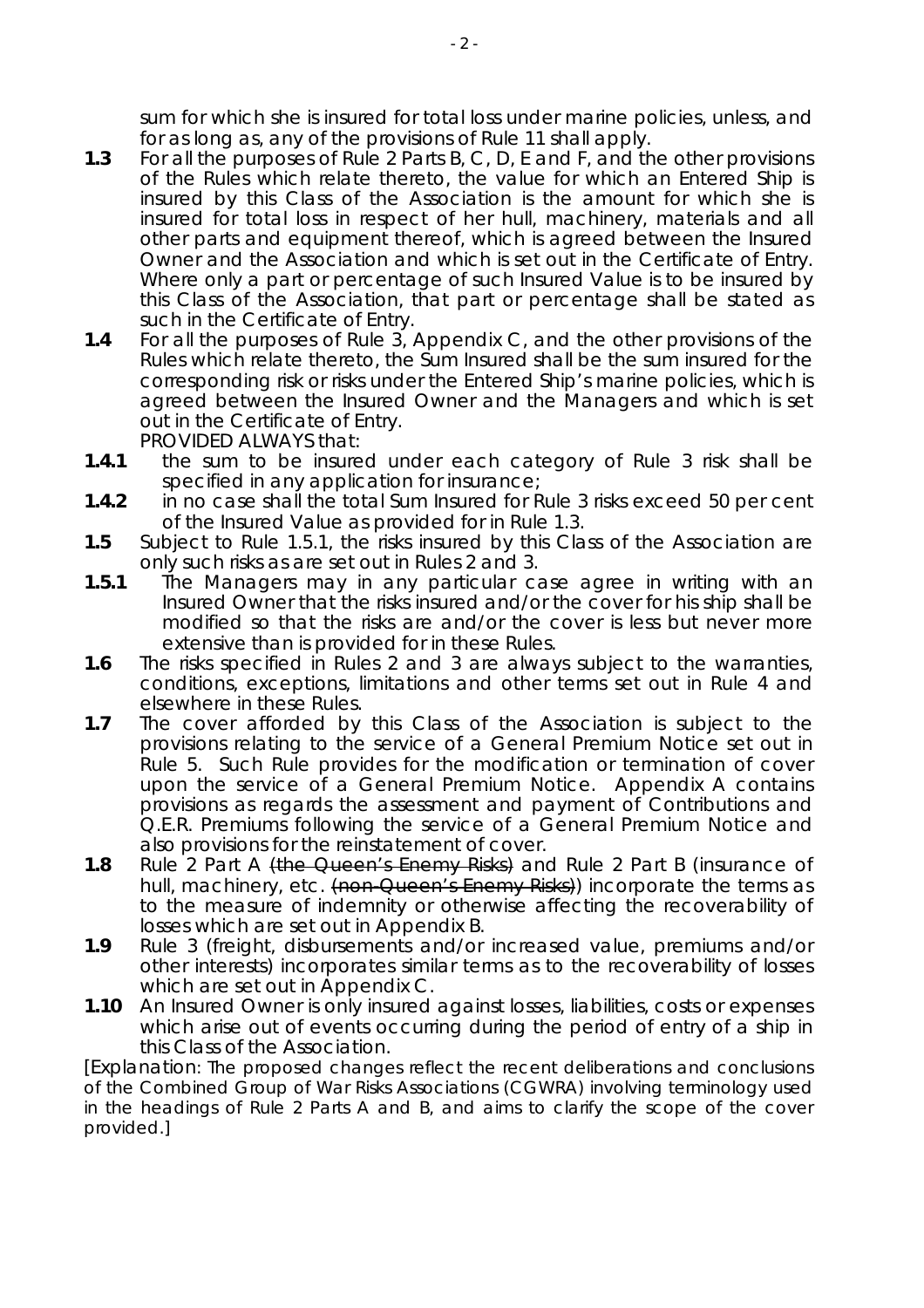# **RULE 2 PART A QUEEN'S ENEMY RISKS APPLYING TO BRITISH SHIPS AND OTHER SHIPS TO WHICH RULE 4.A.1 APPLIES**

*[Explanation: The proposed change reflects the recent deliberations and conclusions of the CGWRA involving the terminology used in the heading of the Rule and aims to clarify the scope of the cover provided.]*

### RULE 2 **PART B INSURANCE OF HULL, MACHINERY, ETC. (Non-Queen's Enemy Risks Applying to all ships)**

*[Explanation: The proposed change reflects the recent deliberations and conclusions of the CGWRA involving the terminology used in the heading of the Rule and aims to clarify the scope of the cover provided.]*

# **RULE 3 FREIGHT, DISBURSEMENTS AND/OR INCREASED VALUE, PREMIUMS AND/OR OTHER INTERESTS**

- **3.1** An Insured Owner who has entered his ship for insurance under Rule 3 is insured against loss of freight, disbursements and/or increased value, premiums and/or other interests when the loss has been caused by any of the following risks:
- **3.1.1** war, civil war, revolution, rebellion, insurrection, or civil strife arising therefrom, or any hostile act by or against a belligerent power;
- **3.1.2** capture, seizure, arrest, restraint or detainment, and the consequences thereof or any attempt thereat;
- **3.1.3** mines, torpedoes, bombs or other weapons of war including derelict mines, torpedoes, bombs or other derelict weapons of war;
- **3.1.4** strikers, locked-out workmen or persons taking part in labour disturbances, riots or civil commotions;
- **3.1.5** any terrorist or any person acting maliciously or from a political motive;
- **3.1.6** piracy or violent theft by persons coming from outside the Entered Ship;
- **3.1.7** confiscation or expropriation.
- **3.2** PROVIDED ALWAYS that:
- **3.2.1** there shall be excluded from the risks insured under Rule 3 any risks which arise out of war or other hostilities involving the United Kingdom or threat of such war or other hostilities;
- **3.2.21** there shall be no insurance under Rule 3 for any losses, liabilities, costs or expenses for which an Insured Owner is insured under Rule 2 Part A.

*[Explanation: The proposed change has been implemented by the CGWRA to address a historical anomaly under the Rule excluding cover of risks arising out of war or other hostilities involving the United Kingdom.]* 

# **APPENDIX "D"**

#### **Protection and indemnity liabilities, costs and expenses insured Notes:**

- *(i) For the general provisions applicable to this cover see Rule 2 Part D.*
- *(ii) For the warranties, conditions, exceptions, limitations and other terms applicable to this cover - see Rule 4 and the other provisions set out in these Rules.*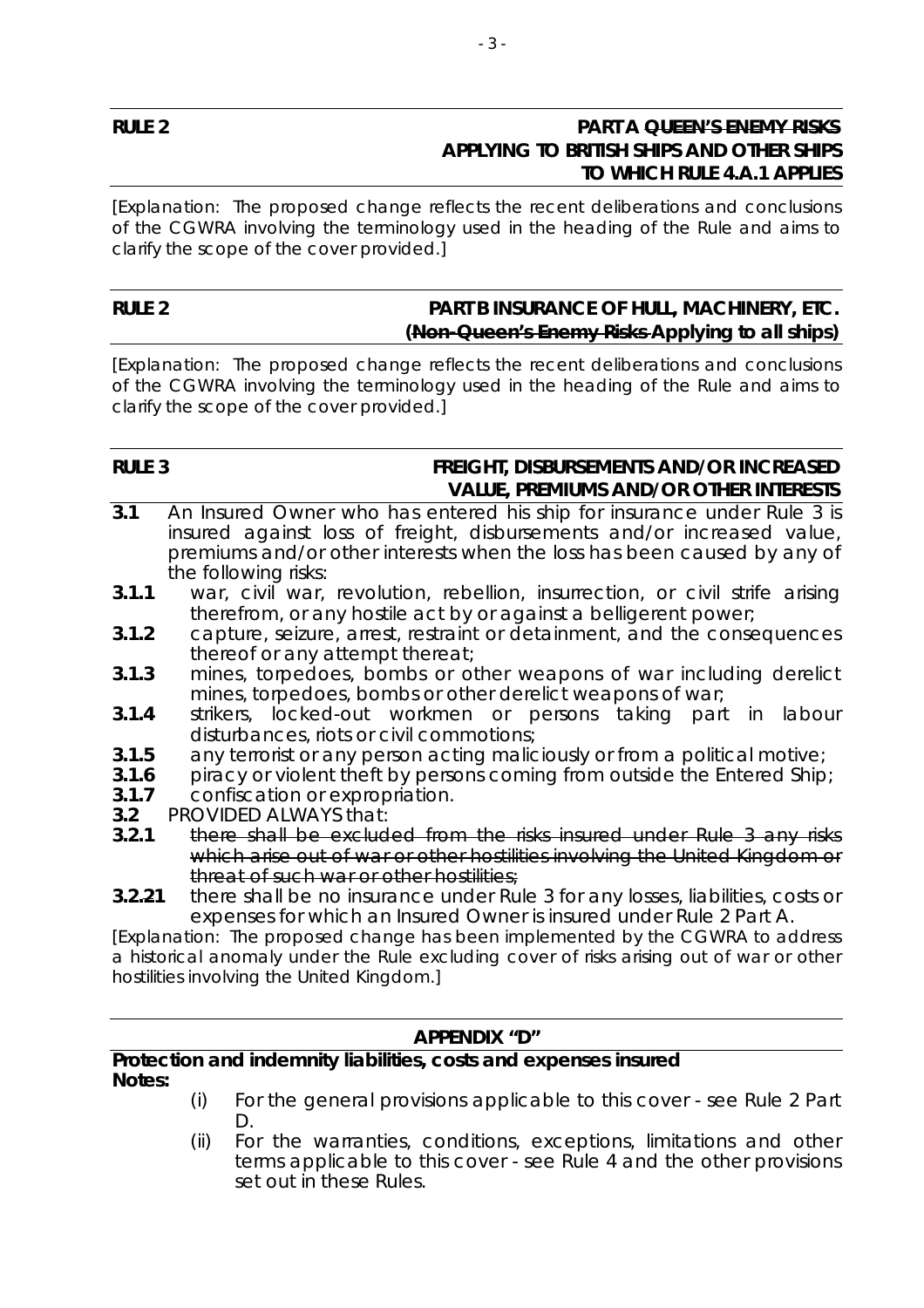# **D.1 Loss of Life, Personal Injury, Illness**

- **D.1.1** Liability of the Insured Owner to pay damages or compensation for loss of life of, personal injury to or illness of:
- **D.1.1.1** any person in or on board or near the Entered Ship;
- **D.1.1.2** any Master, seaman or member of the crew of the Entered Ship or other person employed thereon while in or on board or near the Entered Ship and while proceeding to or from the Entered Ship;
- **D.1.1.3** any person employed in relation to the handling of the cargo of the Entered Ship from the time of receipt for shipment on the quay or wharf until final delivery from the quay or wharf at the port of discharge;
- **D.1.1.4** any person injured or killed by reason of a collision or contact involving the Entered Ship.
- **D.1.2** Whenever the Insured Owner incurs a liability as specified in Paragraphs D.1.1.1 to D.1.1.4 for which the Association is liable hereunder, the Insured Owner shall also be entitled to recover:
- **D.1.2.1** any hospital, medical, funeral or other expenses for which the Insured Owner may be liable and which the Insured Owner may incur in connection with such loss of life, personal injury or illness;
- **D.1.2.2** any expenses of maintaining the injured or ill person ashore or afloat or repatriating such person;
- **D.1.2.3** any expenses of putting into port, when incurred to land the injured or ill person;
- **D.1.2.4** any expenses necessarily incurred in sending abroad substitutes or in securing, engaging, repatriating or deporting a substitute engaged abroad to replace any person so killed, injured or ill.
- **D.1.2.5** PROVIDED ALWAYS that: the expenses referred to in Paragraphs D.1.2.1 to D.1.2.4 shall not include wages, which shall be recoverable hereunder as follows:
- **D.1.2.5.1** wages paid to an injured or ill person for any period while he is undergoing medical or hospital treatment abroad, or while he is being repatriated;
- **D.1.2.5.2** wages paid to substitutes (as referred to in Paragraph D.1.2.4) engaged abroad, but only while awaiting and during repatriation.
- D.2 Wages and Expenses Consequent Upon Shipwreck or Actual or **Constructive Total Loss** Liability of the Insured Owner for the following wages and expenses when consequent upon shipwreck or actual or constructive total loss of the Entered Ship:
- **D.2.1** any expenses of repatriating the master, seaman, members of the crew of or other persons carried on board the Entered Ship;
- **D.2.2** any wages payable to the master, seamen or members of the crew of the Entered Ship during unemployment consequent upon such shipwreck or actual or constructive total loss of the Entered Ship.

### **D.3 Loss of Seamen's Effects**

 Any sums which the Insured Owner may be liable to pay to the master, seamen or members of the crew of an Entered Ship in respect of the loss of their effects.

# **D.4 Captured or Detained Crew**

- **D.4.1** Payments made in respect of members of the crew of an Entered Ship who are captured or detained, provided that such payments are made in accordance with Agreements approved by the Department of Transport of the United Kingdom or any other successor department or body, or any statutory obligation.
- **D.4.2** Payments made to dependents of members of the crew of an Entered Ship who are detained in circumstances which the Committee in its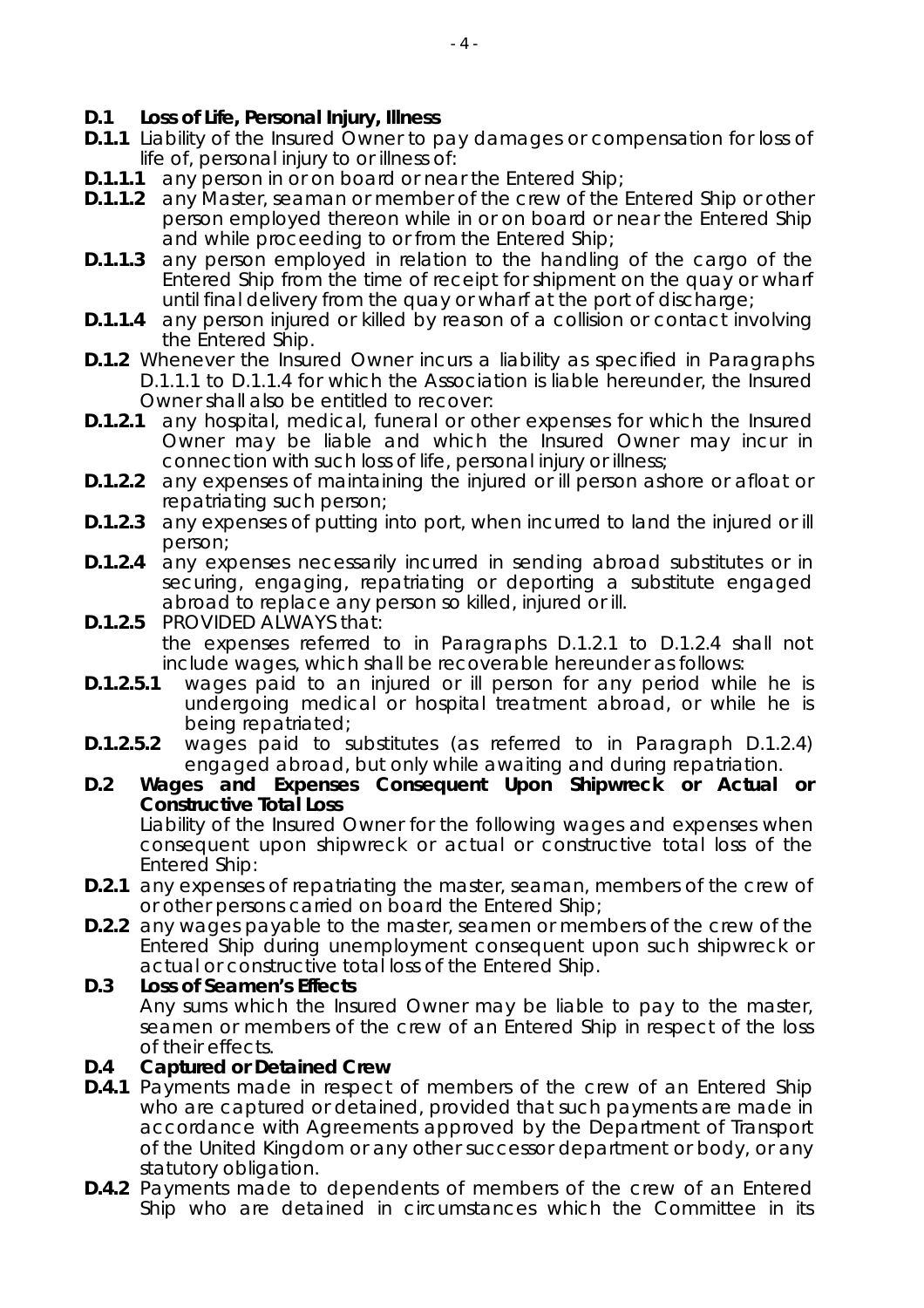discretion considers would have given rise to a claim under Rules 2.C.1.1 or 2.C.1.3 had the Entered Ship been detained. The amount recoverable shall be assessed by the Committee whose decision shall in all respects be final.

# **D.5 Collision with Another Ship**

- **D.5.1** If the Entered Ship shall come into collision with any other ship, any liability for loss, liability, cost or expense which arises out of the collision and which is incurred by the Insured Owner for any of the following:
- **D.5.1.1** loss of or damage to such other ship or property thereon;
- **D.5.1.2** delay to or loss of use of such other ship or property thereon;
- **D.5.1.3** general average, salvage of, or salvage under contract of, any other ship or property thereon;
- **D.5.1.4** removal or disposal of obstructions, wrecks, cargoes or any other thing whatsoever;
- **D.5.1.5** any real or personal property or any thing whatsoever (except other ships or property on other ships);
- **D.5.1.6** the cargo or other property on the Entered Ship, or general average contributions, special charges or salvage paid by the owners of that cargo or property;
- **D.5.1.7** loss of life, personal injury or illness;
- **D.5.1.8** pollution or contamination of any real or personal property or thing whatsoever (except other ships with which the Entered Ship is in collision or property on such other ship).
- **D.5.2** PROVIDED ALWAYS that: the Association's liability under Paragraph D.5 shall be only for such collision liability as falls within one or more of the following heads, namely:
- **D.5.2.1** it would have been recoverable under the Institute Time Clauses Hulls (edition of 1.10.83 or any subsequent edition or amendment thereof current at the date of the casualty) or, as the case may be, the Institute Time Clauses - Freight (edition of 1.8.89 or any subsequent edition or amendment thereof current at the date of the casualty) had the ship been insured on such terms, but for the War Exclusions Clause, the Strikes Exclusion Clause, or the Malicious Acts Exclusion Clause inserted therein;
- **D.5.2.2** it would have been recoverable under the Rules of Class 5 of the Association had the Entered Ship been entered therein, but for Rule 15 of the Rules of such Class.

This Proviso is in substitution for the proviso to Rule 2.D.1.

**D.5.3** The Association shall not be liable under Paragraph D.5 for any collision liability recoverable by the Insured Owner under Rule 2 Part A.

# **D.6 Damage to Fixed and Floating Objects**

Liability of the Insured Owner for loss of or damage to any harbour, dock, pier, jetty, land, water or any fixed or moveable thing whatsoever (not being another ship or any property thereon) and including liability for oil or other pollution caused by oil or other matter escaping from an Entered Ship.

### **D.7 Damage to Vessels otherwise than by Collision**

Liability of the Insured Owner for loss of or damage to any other ship or any property thereon, and costs and expenses incidental thereto, occasioned otherwise than by collision with the Entered Ship.

### **D.8 Wreck Removal**

Liability of the Insured Owner for costs and expenses of or incidental to the raising, removal, destruction, lighting or marking of the wreck of an Entered Ship.

PROVIDED ALWAYS that: